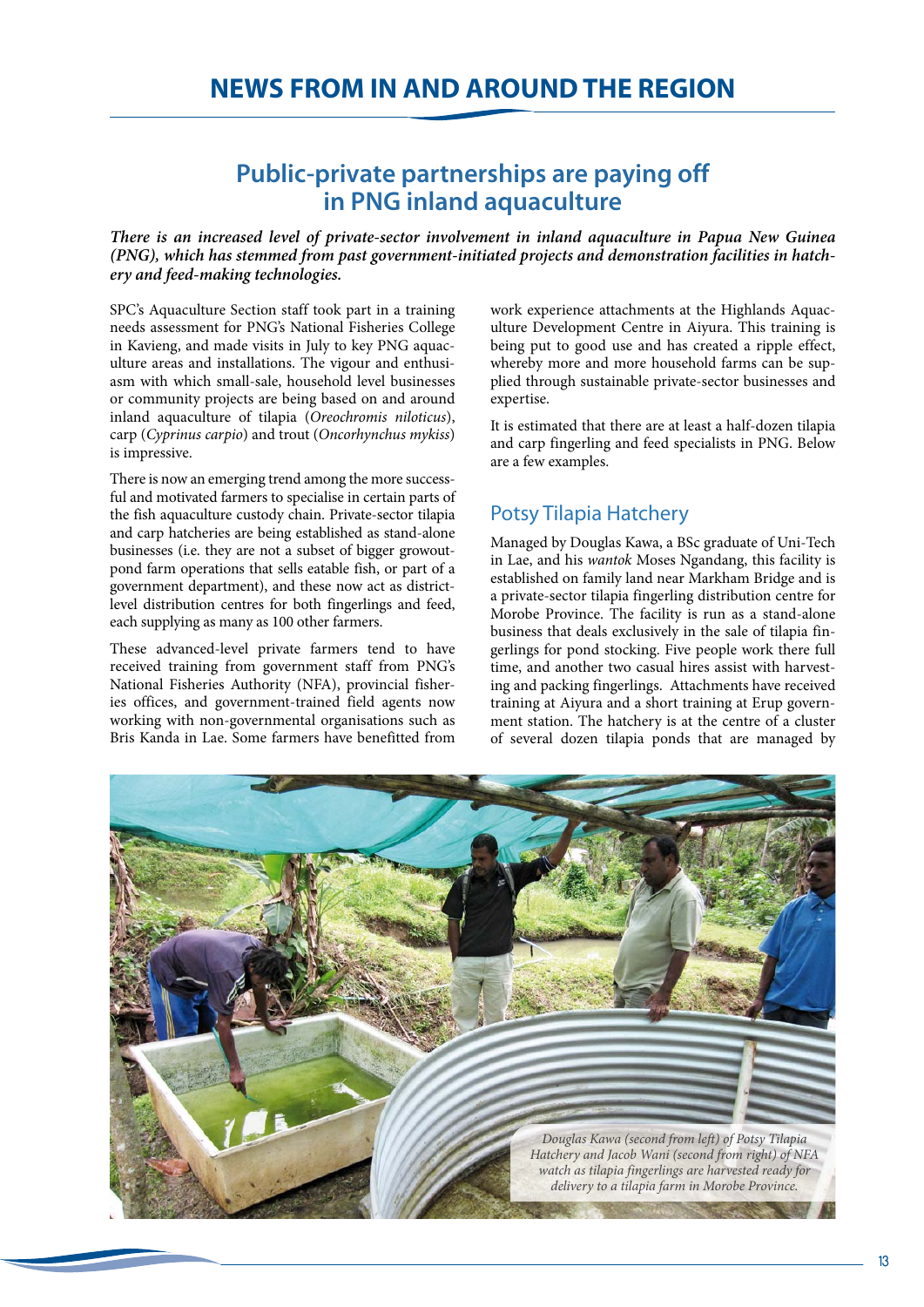different households in the immediate neighbourhood, supplied with fingerlings and feed from this hatchery. There are other farms farther afield in Morobe Province whose businesses are now based on tilapia fingerlings supplied from Potsy Hatchery. New farmers can also be trained here through collaboration with other institutions and non-governmental organisations.

# Kotuni Trout Farm, Goroka

Established in 1976 but later discontinued, this farm is now being reactivated as a community project with assistance from NFA. The first new culture cycle, brought in as eyed-eggs from Tasmania, is now underway, and a pellet made of local ingredients by government staff in Goroka is now being tested against imported Australian trout feed. If successful, farm staff will need to acquire their own feedmaking machinery and be trained in order to be self-sufficient in supplying feed to the farm. The next plan is to recommission the onsite trout hatchery to supply themselves and other farms, of which there are several in Eastern Highlands Province. A separate batch of fish is now being raised to broodstock size, to enable re-commissioning of the onsite trout hatchery.

### Western Province tilapia and carp farmers

There are a good number of fish farmers in PNG's Western Province, particularly along the Tabubil-Kiunga Highway. Projects were initiated by the combined efforts of NFA, Western Province Fisheries, and Ok Tedi Fly River Development Program (OTFRDP). Abraham Isok is a farmer who runs a tilapia and carp farm —

comprising seven ponds — near Migalsim Village not far from Tabubil. He is not a local landowner, but rather has moved here from another district and has bought a small piece of land that he uses intensively for his livelihood. He harvests every two months and sells fresh fish in bundles at the Tabubil market. Although he is not formally trained, he has received instruction from Aiyuratrained OTFRDP staff. In Kiunga we overheard a conversation with another farmer who had come into the OTFRDP office to strike a deal for distributing fish feed to other farmers from his village-based farm, in partial exchange for providing feed ingredients such as whole



*Staff of Kotuni Trout Farm near Goroka proudly show a sample of their first new pond cycle of rainbow trout (*Oncorhynchus mykiss*). Close-up view of trout.*

rice and sorghum to the fish-feed, mini-mill in Kiunga. This farmer is already trading in tilapia fingerlings.

### Sirinumu Dam tilapia cage culture farm

Located about an hour's drive from Port Moresby, not far from the start of the famous Kokoda Track, Jonah Bobogi operates a farm on an islet of Sirinumu Lake. He has built a floating platform with 18 fish cages in the lake, and has built 6 cement ponds (6 m x 5 m) for a